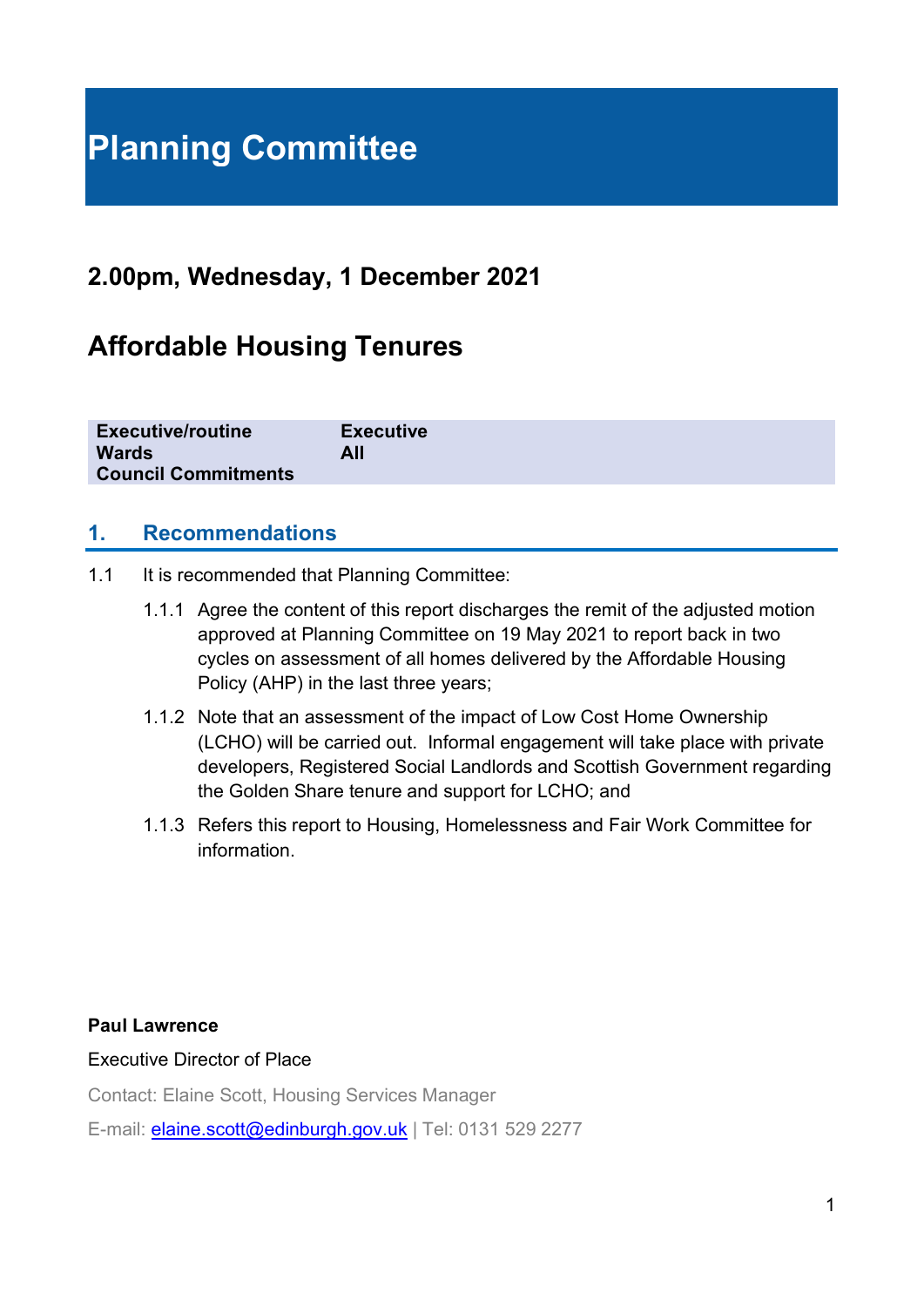**Report**

# **Affordable Housing Tenures**

#### **2. Executive Summary**

2.1 The Affordable Housing Policy (AHP) provides an important source of land to support the delivery of the new supply of affordable housing. This report compares delivery of affordable homes through the AHP to housing need figures (estimated in the last Housing Need and Demand Assessment) and addresses the request for an assessment of all homes delivered by this policy in the last three years.

#### **3. Background**

- 3.1 In 2000, Edinburgh was the first local authority to introduce an AHP in Scotland. The AHP is a planning policy which ensures that 25% of homes on all housing sites with 12 homes or more, are required to be affordable. The policy requires private housing developers to transfer a proportion of a housing site/land to affordable housing providers for affordable housing use.
- 3.2 On [24 August 2017,](https://democracy.edinburgh.gov.uk/Data/City%20of%20Edinburgh%20Council/20170824/Agenda/$item_81_-_programme_for_the_capital_-_the_city_of_edinburgh_council_business_plan_2017-22.xls.pdf) Council approved its five-year business plan. The plan sets out an objective to build 20,000 new affordable homes in the city over the following ten years. The AHP is an important delivery mechanism to meet this commitment. Prior to its introduction, the high demand for housing land in the city meant that affordable housing developers were often outbid by private housing developers and failed to acquire suitable land for affordable housing.
- 3.3 On [7 August 2019,](https://democracy.edinburgh.gov.uk/documents/s4200/8.1%20-%20Affordable%20Housing%20Policy%20Delivery.pdf) Planning Committee noted an AHP Delivery report. This set out the strong performance of the AHP, with 3,828 onsite affordable homes being secured between 2013 and 2018. Nine out of ten planning applications of 20 or more homes resulted in onsite delivery of affordable homes.
- 3.4 On 14 [January 2021,](https://democracy.edinburgh.gov.uk/documents/s30291/7.1%20-%20Strategic%20Housing%20Investment%20Plan%20SHIP%202021-2026.pdf) Housing, Homelessness and Fair Work Committee approved the Strategic Housing Investment Plan 2021-2026. This set out a pipeline of 10,036 affordable homes which could be approved for site start, with 11,370 anticipated completions between 2021 and 2026.
- 3.5 On 19 [May 2021,](https://democracy.edinburgh.gov.uk/documents/s34026/Item%207.1%20-%20Affordable%20Housing%20Policy%20Update.pdf) Planning Committee approved the recommendations of the Affordable Housing Policy Update report. The report set out that delivery of the AHP had been strong and commuted sums had assisted the delivery of 195 affordable homes.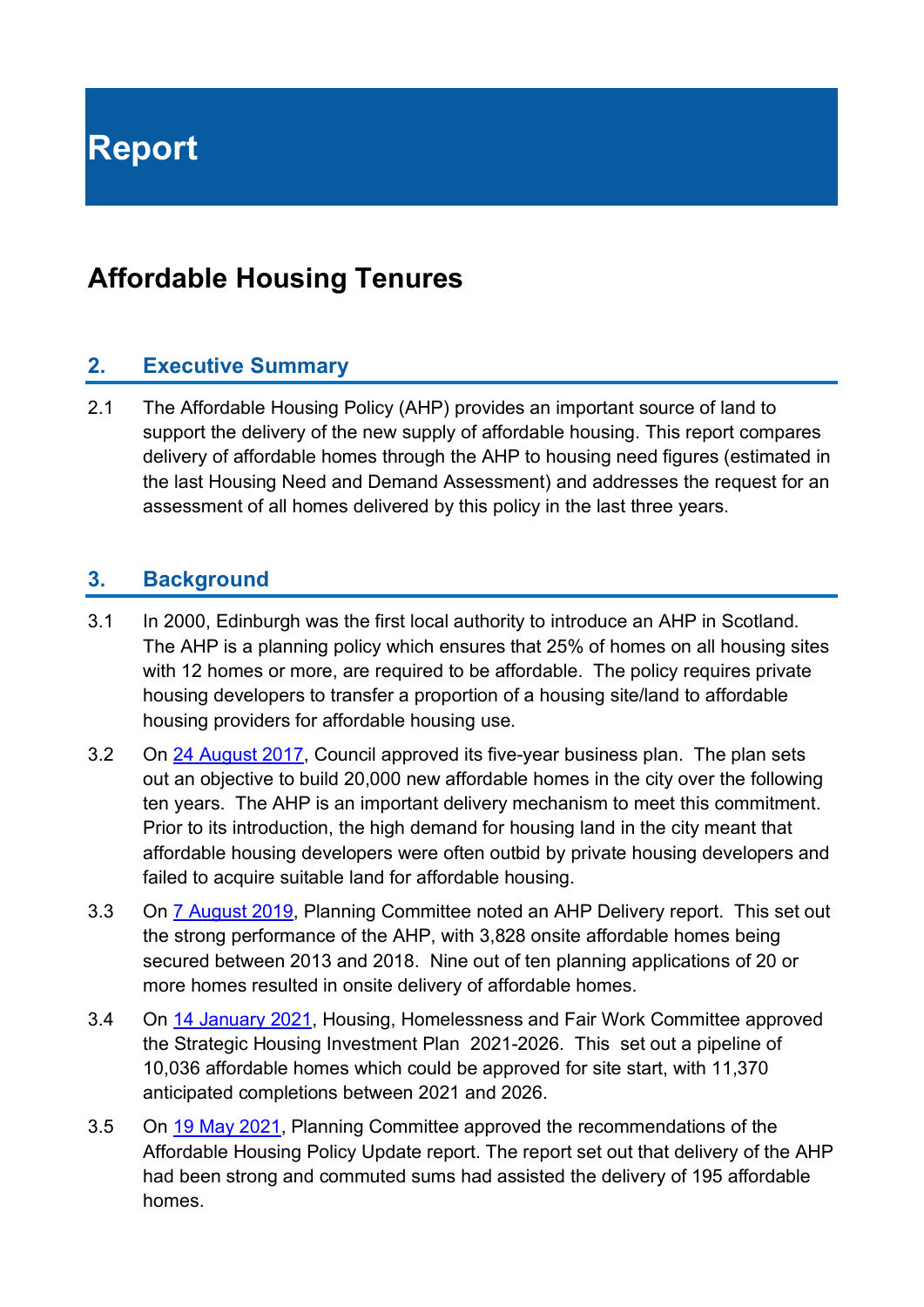- 3.6 In addition to the report recommendations on 19 May 2021, Planning Committee approved an adjusted motion which called for an assessment of all homes delivered by this policy in the last three years to be reported back to Committee within two cycles, and that this assessment should in particular examine the number of low cost home ownership (LCHO) and mid market rent (MMR) homes (subsidised and unsubsidised) delivered, whether the number of each category delivered is consistent with the Council's housing need and demand assessment, and whether a further adjustment to the Council's AHP is required as a result of that assessment.
- 3.7 On [29 September 2021,](https://democracy.edinburgh.gov.uk/documents/s37852/6.1%20-%20City%20Plan%202030%20Approval%20of%20Proposed%20Plan%20for%20Statutory%20Representation%20Period.pdf.pdf) Planning Committee approved the recommendations of the City Plan 2030 - Approval of Proposed Plan for Statutory Representation Period report. The proposed plan, which includes the policy of 35% affordable housing as part of new residential developments, was approved for publication for the representation period.

### **4. Main report**

#### **Housing Need and Demand Assessment**

- 4.1 A "Housing Need and Demand Assessment" uses past and present data to estimate future housing need. The six "South East Scotland" local authorities of Edinburgh, East Lothian, Midlothian, West Lothian, Fife and Scottish Borders carry out a joint Housing Needs and Demand Assessment.
- 4.2 A third South East Scotland Housing Need and Demand Assessment is underway, with the results expected in 2023. This considers the figures from the second "Housing Need and Demand Assessment", commonly referred to as "HoNDA2", which was estimated based on information from the preceding period and was given "robust and credible" status by Scottish Government in 2015.
- 4.3 Average household income in 2015 was set out in the Council's AHP as being £39,067. The current average household income figure is £45,443, which is an increase of 16%. However, this figure has not been updated since 2019 because of the Covid-19 pandemic, the resulting uncertain and fluctuating economic impact and the short-term impact of furlough schemes on household income.
- 4.4 The average house price in Edinburgh in January 2015 was £217,355, compared to an average house price in July 2021 which was £291,434, an increase of 34%. CityLets latest statistics show that Edinburgh rents have increased by around 14% in the last five years and 48% over the last ten years. The average rent is now £1,157 per calendar month.
- 4.5 HoNDA2 set out four possible scenarios for predicting future housing need; "Default", "Steady Recovery", "Wealth Distribution" and "Strong Economic Growth" with varying levels of economic recovery. Using those scenarios, it was projected that between 67,996 and 96,394 homes in total would be required over the period 2012 to 2032. These are split into number of social rent, below market rent, Private Rented Sector and owner occupied.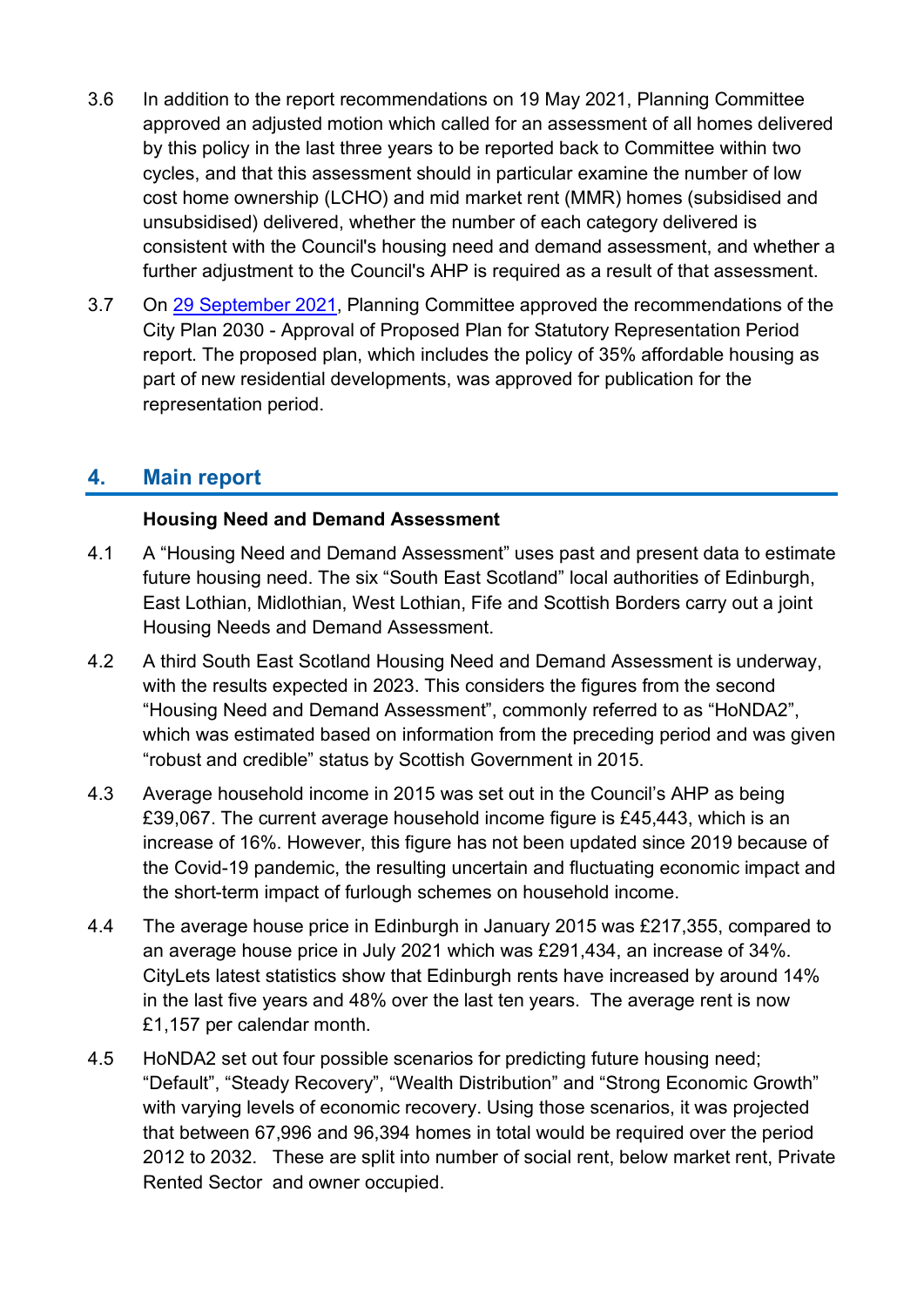#### **Social Rent**

4.6 The AHP enabled 563 social rented homes to be completed between 2018/19 to 2020/21. The total social rent need for Edinburgh in HoNDA2 is estimated at between 32,278 and 43,507 over the period 2012 to 2032, with an estimated need for between 1,281 and 2,271 social rented homes in the period 2017-2021. The Council's Affordable Housing Planning Policy has an aspiration that 70% of all new affordable housing should be social rent. It should be noted that 2,271 social rented homes would need grant funding of around £163 million and that not all sites are suitable or viable for social rent.

#### **Mid Market Rent and Intermediate Rent**

- 4.7 Both Mid Market Rent (MMR) and Intermediate Rent contribute towards what the HoNDA defines as "below market rent", which is affordable housing for rent made available to households with average or below average household income (average household income in Edinburgh is currently £45,443 per annum). Private Residential Tenancies are the tenancy agreements used for both tenures. MMR is provided by Registered Social Landlords (RSLs) with grant subsidy. Intermediate Rent is used as an affordable tenure in "Build To Rent" developments, where the affordable housing is provided by developers with no grant funding required.
- 4.8 The number of below market rent homes required in Edinburgh is noted as being between 9,590 and 12,944, for the HoNDA period 2012 to 2032. For the period 2017- 2021 this is estimated as being between 434 and 606. This is a small proportion of the total below market rent need and does require continued significant below market rent delivery in future years.
- 4.9 In the three years covered by this report (2018/19, 2019/20 and 2020/21), no IR homes have completed, the first of these being approved in the years 2019/20 and 2020/21; over 550 have been approved to date. 465 MMR homes completed during the period that were enabled by the AHP. This is roughly equivalent to the projected need for the period.
- 4.10 However, the HoNDA2 does not, and could not, take into account individual development viability. Between 2018/19 and 2020/21 there were 11 developments that completed which were a mix of social rent and MMR. In total, 407 social rent homes were delivered by these schemes, with a further 262 MMR. RSLs use MMR to cross subsidise social rent, enabling onsite affordable housing where this may not be feasible if only social rent could be provided. Because rents for MMR are higher, this enables more borrowing, which in turn can help deliver onsite affordable housing where social rent alone would not be viable. A mix of social rent and MMR can help support onsite delivery, minimise the need for offsite affordable housing contributions, and help deliver the Council's aspiration for mixed tenure sustainable communities.
- 4.11 People who are eligible for MMR and Intermediate Rent are on below average incomes, but unlikely to be able to access a social rented home. MMR starting rents must be below Local Housing Allowance. Intermediate Rents must be at or below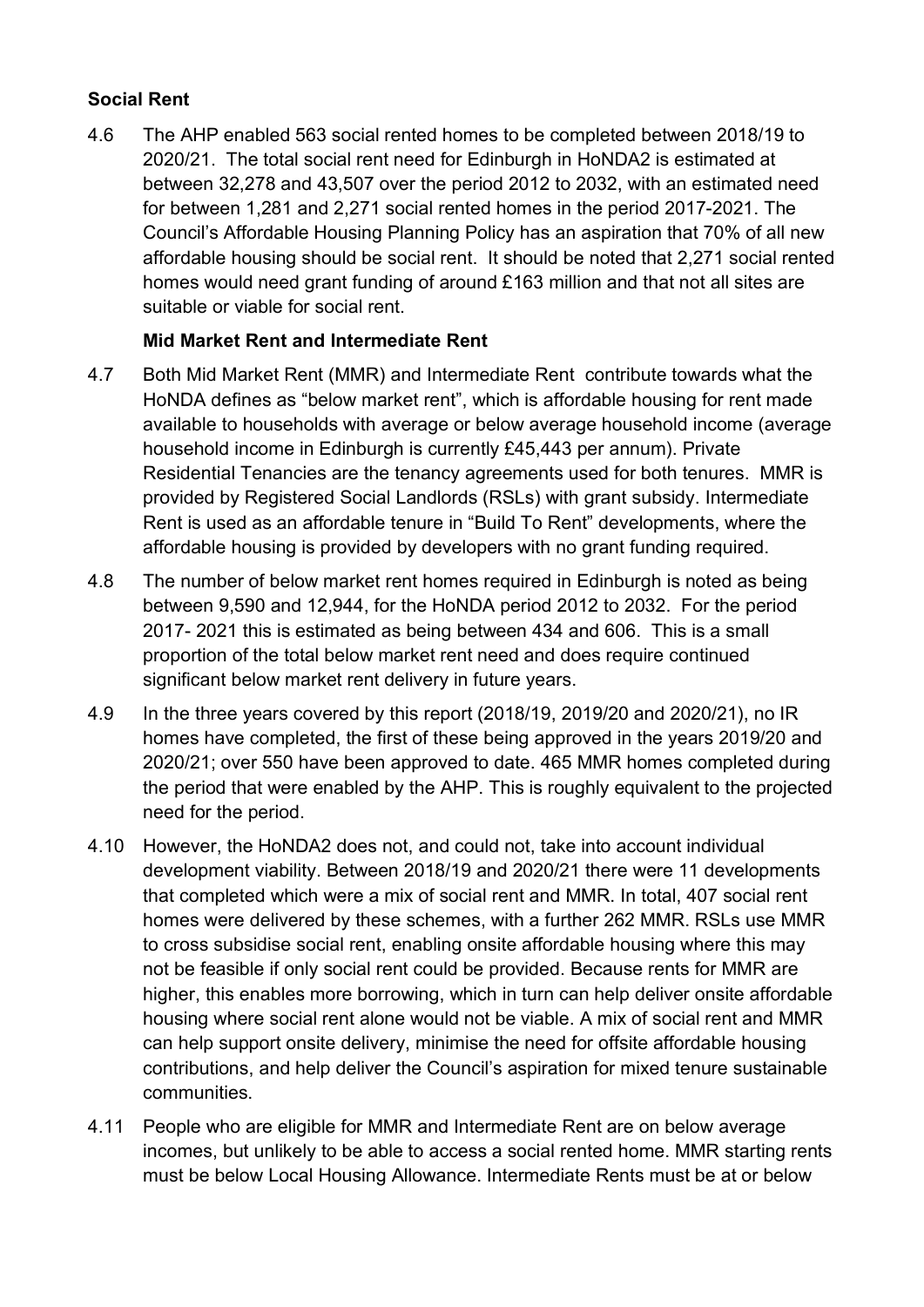the Lothians Broad Rental Market Area 30<sup>th</sup> Percentile. Both are published by Government each year.

- 4.12 Local Housing Allowance is set annually by UK Government for each Broad Rental Market Area (BRMA) across the UK. It is set either at the 30<sup>th</sup> Percentile of the BRMA or as a percentage increase on the last years Local Housing Allowance levels. Both Local Housing Allowance and BRMA 30<sup>th</sup> Percentile rents are currently at the same level, although historically, this has not always been the case. Local Housing Allowance in Edinburgh and the Lothians had been significantly lower than the BRMA 30<sup>th</sup> Percentile but was adjusted to match in 2020 because of the impacts of the Covid-19 pandemic on people's income.
- 4.13 Both Local Housing Allowance and BRMA 30<sup>th</sup> Percentile rents are currently £688 per calendar month for a one-bedroom home and up to £1,097 per month for a three-bedroom home. This compares to average market rents which range from £799 per month for a one-bedroom home to £1,544 per month for a three-bedroom home. This means that renting through MMR or Intermediate Rent could save a household between £1,330 and £5,360 per year compared to renting on the private market.

#### **Low Cost Home Ownership (LCHO)**

- 4.14 Need for LCHO is not addressed in HoNDA2 and figures are not provided in the housing need estimates. The 2008 Update of the Lothian Housing Need and Demand Study set out that, at that time, 27% of people in housing need may be able to afford LCHO. However, an updated assessment of the impact of LCHO is recommended, alongside engagement with LCHO providers (RSL and Developers) and Scottish Government.
- 4.15 With current average house prices in the city so high, LCHO can assist people on low incomes to afford to purchase a stake in a home. However, LCHO makes up a small percentage of the homes delivered through the AHP. Between 2018/19 and 2020/21 there were 1,216 affordable homes delivered through the AHP but only 188 (15%) were LCHO.

#### **Golden Share**

- 4.16 Golden Share (GS) is a LCHO tenure where the purchase price is fixed at 80% of market value, and this is restricted in the title deeds in order that homes might remain affordable in perpetuity. The GS homes are made available by housebuilders to people who could not afford to purchase the property at full market value. Guidance states that GS properties can have a value of up to £214,796, which is roughly 80% of average house prices in Edinburgh. House price inflation means that the affordability of GS homes in perpetuity can no longer be guaranteed, as house prices are increasing more quickly than incomes.
- 4.17 141 of the 188 LCHO homes completed between 2018/19 and 2020/21 were GS. No grant funding is required for GS. Two thirds of the Golden Share homes delivered to date have been provided onsite by three housebuilders.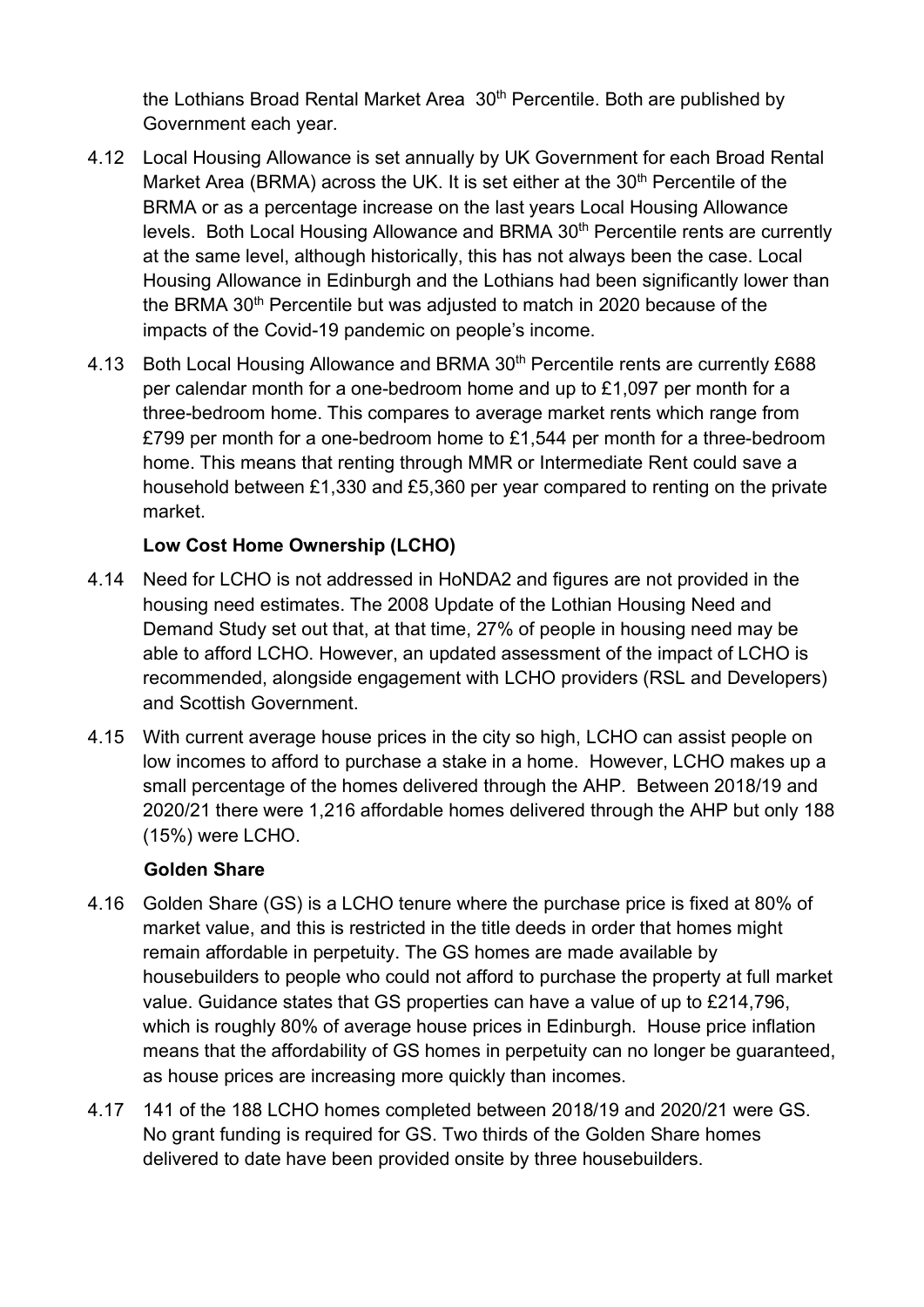- 4.18 There are other LCHO tenures which can assist potential home owners who cannot afford to purchase a home at full market value. The Scottish Government's Lowcost Initiative for First Time Buyers scheme is a shared equity scheme that has helped over 700 people in Edinburgh to purchase their first home in the last three years. Scottish Government commit funding for this scheme annually and can help buyers by covering between 10% to 40% of the value of the home.
- 4.19 GS values are increasing as market values increase. The average GS price in 2015 was £174,000, compared to average GS value in 2021 of almost £200,000, and average GS full market value is now almost £250,000. An average deposit is £40,000, which is roughly 20% of property value. GS resale market values in some areas of the city are now exceeding £300,000.
- 4.20 GS values are checked at planning application stage and again before homes are marketed. However, there can be a gap of years between application and GS homes coming to market. It seems likely that in new developments, even with current GS values at or around £200,000, these values are likely to increase to above the current cap when these homes come to market.
- 4.21 Although initially conceived as a tenure which could deliver affordable homes in perpetuity, rising house prices mean that GS homes which are resold often have a value which would not be achievable for family earning less than average income. As incomes are not rising as quickly as house prices, there is an increasing disconnect between average income and GS affordability.
- 4.22 For these reasons, officers will carry out an assessment of the impact of LCHO tenures and plan to engage informally with private developers, developing RSLs and Scottish Government regarding future support for LCHO, including the role of the GS tenure.
- 4.23 Views will be sought on the impact of LCHO on wider development, need and demand, financial impact, viability and deliverability, alternative LCHO tenures and if LCHO can support social rent delivery, as this is the affordable housing for which there is the greatest need. All thirteen Golden Share providers to date will be contacted, as will RSLs who are actively developing in Edinburgh. These views will help inform next steps in relation to LCHO.
- 4.24 If changes are required to the Council's Affordable Housing Policy, Scottish Government guidance is that these should be consulted on. In line with [Council's](https://democracy.edinburgh.gov.uk/documents/s33269/Item%207.2c%20-%20Covid-19%20Engagement%20and%20Consultation%20Approach.pdf)  [Consultation Approach,](https://democracy.edinburgh.gov.uk/documents/s33269/Item%207.2c%20-%20Covid-19%20Engagement%20and%20Consultation%20Approach.pdf) approved by Policy and Sustainability Committee on 20 April 2021, any consultation would run for at least 12 weeks.
- 4.25 A report on the assessment of LCHO and the outcome of the engagement will be presented to Planning Committee in summer 2022.

#### **5. Next Steps**

5.1 Officers will carry out an assessment of the impacts of LCHO and will engage with Housebuilders, RSLs and Scottish Government regarding LCHO and the future of LCHO tenures.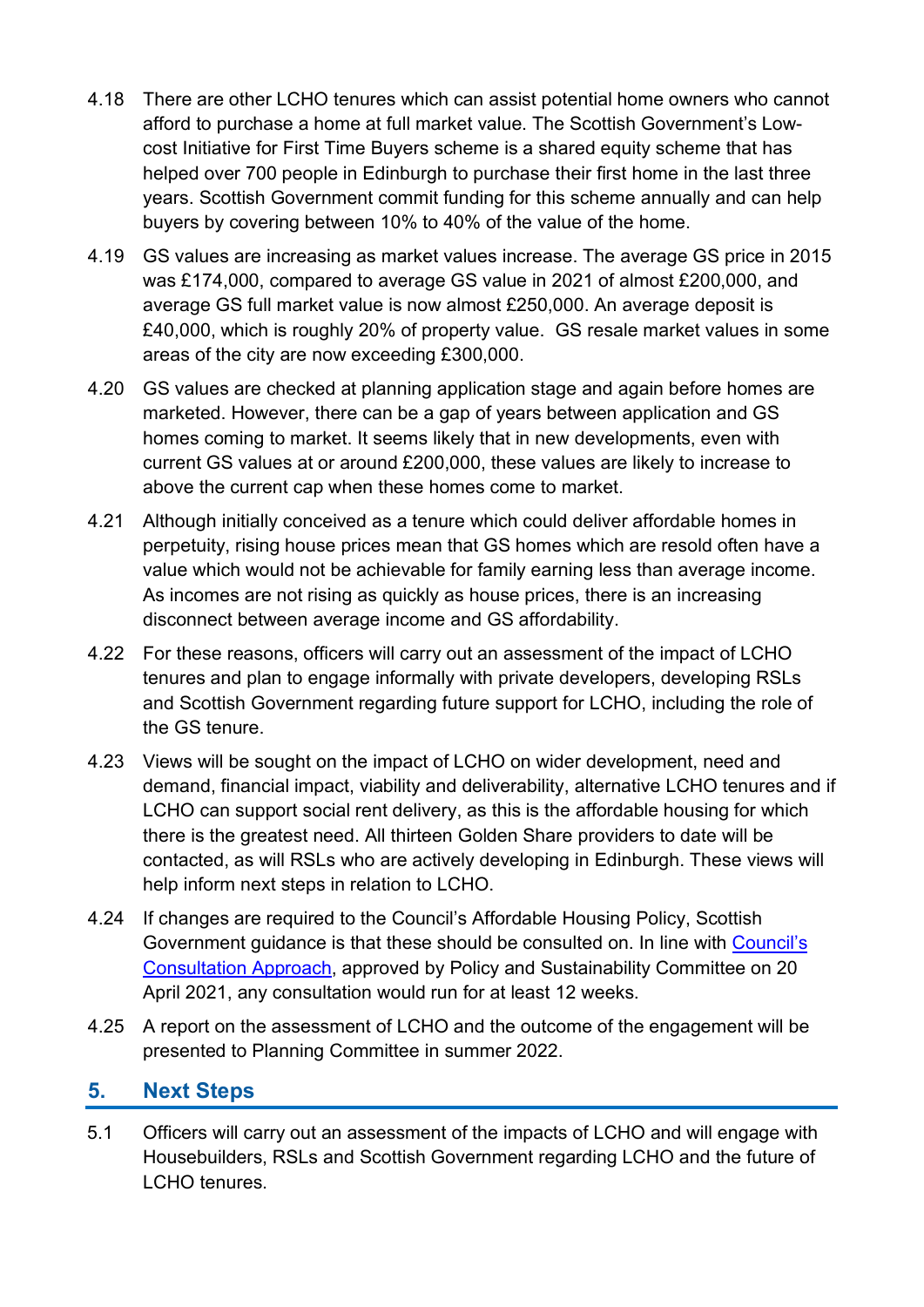5.2 Further changes to AHP may be considered as part of the preparation of future guidance to support relevant policies in the City Plan 2030. As set out in national Planning Policy Guidance, any significant changes to the AHP would be subject to consultation.

## **6. Financial impact**

6.1 GS values are increasing as market values increase. The average GS value in 2021 is almost £200,000 and average GS full market value is now almost £250,000. An average mortgage deposit is £40,000, which is roughly 20% of property value. The financial impact of LCHO tenures will be part of the engagement with private developers, RSLs and Scottish Government.

# **7. Stakeholder/Community Impact**

- 7.1 The AHP has been successful in delivering mixed tenure communities and providing affordable housing in diverse areas across the city.
- 7.2 The Council and RSLs, though delivery of social and mid-market rent, place community engagement at the centre of housing development projects and go far beyond statutory planning requirements.
- 7.3 Affordable homes delivered by the Council and RSLs are built to high standards and as such contribute to the public sector equality duty and advances equality of opportunity. Homes secured through the AHP increase access to affordable housing and well designed, energy efficient, safer and cleaner communities. It contributes to improved health by increasing the supply of good quality homes, reducing fuel poverty and providing homes which are physically accessible.
- 7.4 The majority of new build properties delivered by the Council and its housing association partners are accessible for people of limited mobility, meaning particular needs housing requirements can often be met through allocation of a standard general needs property.

# **8. Background reading/external references**

- 8.1 [Annual Review of Guidance,](https://democracy.edinburgh.gov.uk/documents/s31076/Item%207.1%20-%20Annual%20Review%20of%20Guidance.pdf) Planning Committee, 3 February 2021
- 8.2 [COVID-19 engagement and consultation approach,](https://democracy.edinburgh.gov.uk/documents/s33269/Item%207.2c%20-%20Covid-19%20Engagement%20and%20Consultation%20Approach.pdf) Policy and Sustainability Committee, 20 April 2021
- 8.3 [Affordable Housing Policy Update,](https://democracy.edinburgh.gov.uk/documents/s34026/Item%207.1%20-%20Affordable%20Housing%20Policy%20Update.pdf) Planning Committee, 19 May 2021

### **9. Appendices**

9.1 List of Abbreviations.